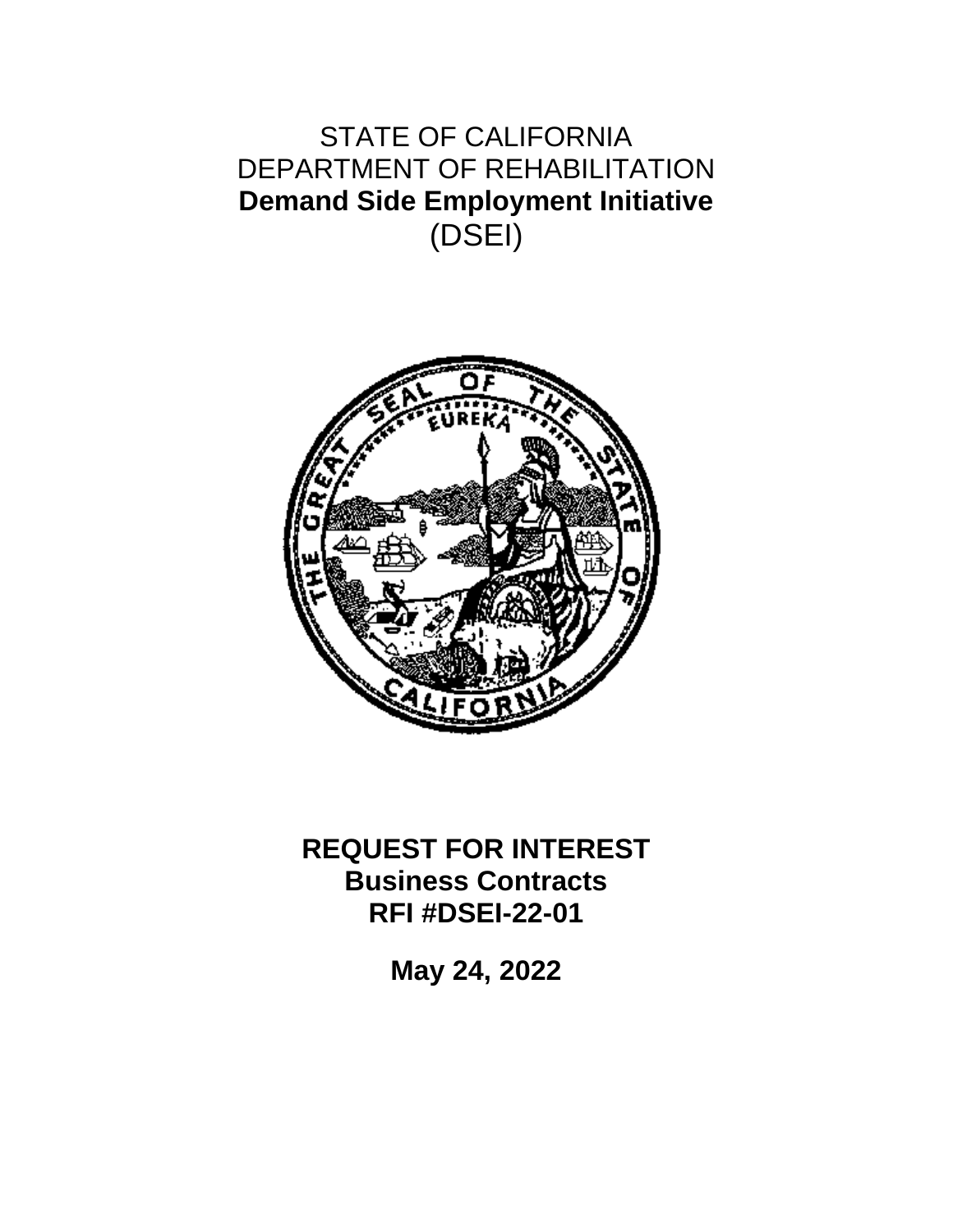

# **Contents**

| $\mathbf{L}$ |  |
|--------------|--|
|              |  |
| Ш.           |  |
|              |  |
| III.         |  |
| IV.          |  |
| V.           |  |
| VI.          |  |
| VII.         |  |
|              |  |
|              |  |
|              |  |
|              |  |
| VIII.        |  |
| IX.          |  |
| Х.           |  |
| XI.          |  |
| XII.         |  |
| XIII.        |  |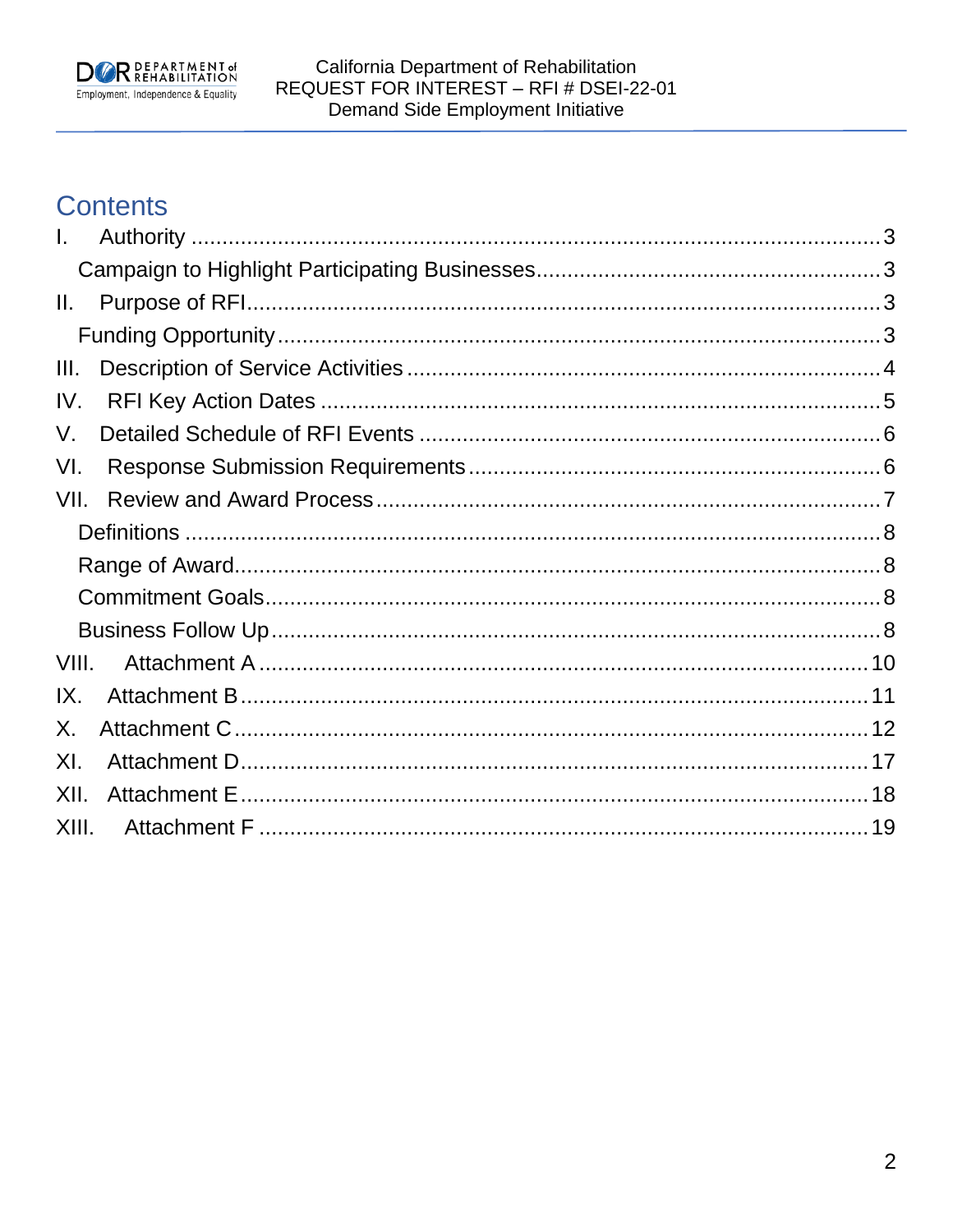

# <span id="page-2-0"></span>I. Authority

The Department of Rehabilitation (DOR), and the Department of Developmental Services (DDS) received a one-time appropriation of \$20 million dollars to fund strategic initiatives to increase the employment opportunities for individuals with disabilities. The DOR has allocated \$10 million dollars for its Demand Side Employment Initiative (DSEI), an employer incentive program for businesses to expand or begin hiring people with disabilities. DSEI staff will provide helpful resources, technical support, and assistance with implementing equitable recruitment, training, and retention practices. The DSEI funding will be distributed to small and mediumsized businesses through contracts beginning August 2022 through June 30, 2024.

## <span id="page-2-1"></span>Campaign to Highlight Participating Businesses

Your business will benefit from the \$2 million DOR has earmarked for a targeted media and marketing campaign to support the recruitment and employment of individuals with disabilities. This strategic multi-media marketing campaign will spotlight the DSEI funding recipient businesses who are champions for disability inclusive hiring in California.

## <span id="page-2-2"></span>II. Purpose of RFI

Through this Request for Interest (RFI), DOR is striving to reach small and mediumsized businesses interested in performing the Service Activities described in Section III on Pages 4-5. Businesses that respond to this RFI, called Respondents, are encouraged to apply for funding and technical assistance to achieve a mutual agreement to meet the goals of the DSEI program as defined in Section VII, Commitment Goals on Page 8. DSEI funding will be available August 2022 through June 30, 2024.

## <span id="page-2-3"></span>Funding Opportunity

DOR has earmarked over \$5 million to incentivize California small to medium-sized businesses to perform the activities described in Section III on Pages 4-5. Available funds per business range from \$20,000 to \$200,000, with the possibility of additional funding in the future.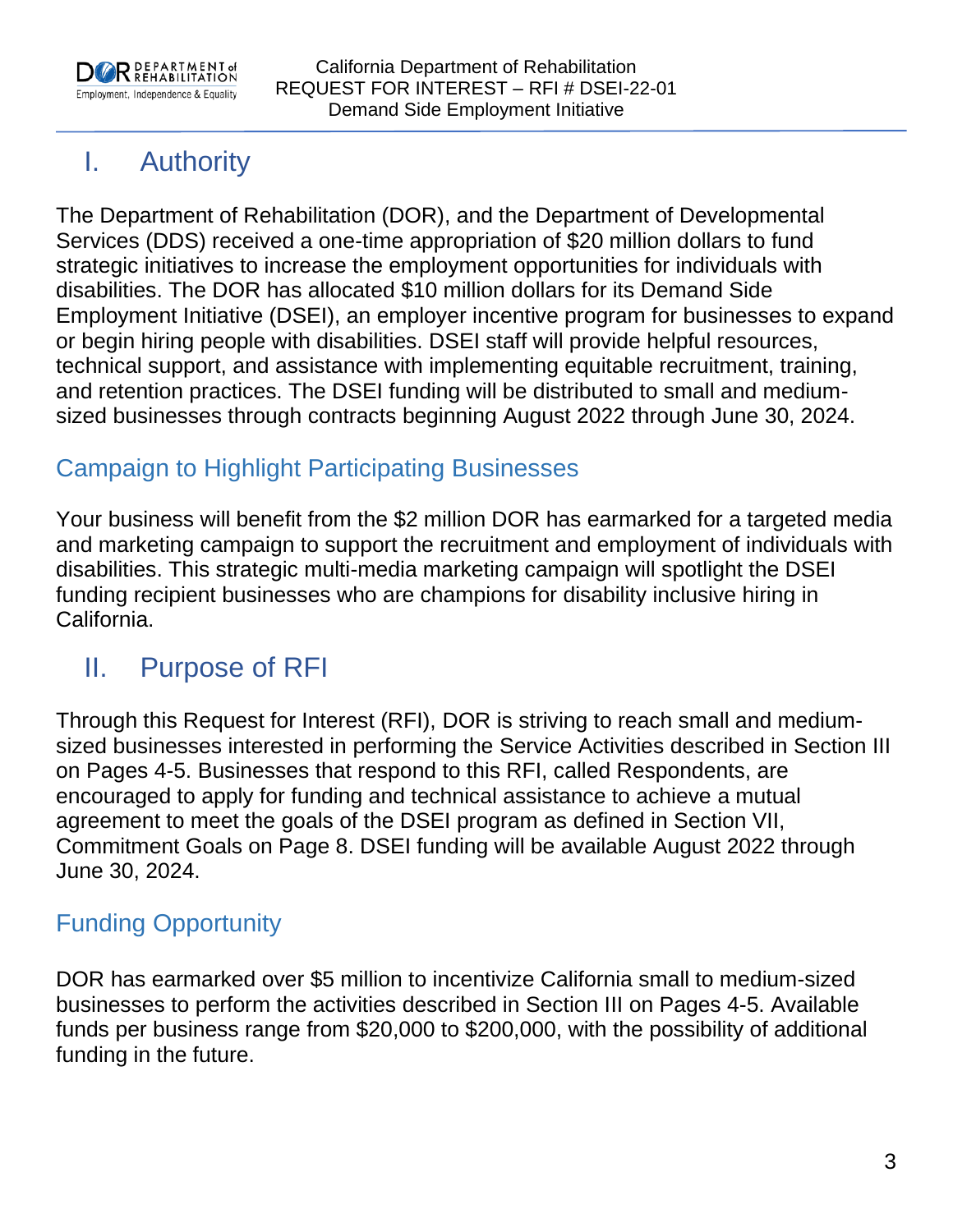

**Note:** Payment for contract expenses will be in arrears upon submission of a complete and accurate invoice and the required supporting documentation. Receipts will be required when submitting invoices for reimbursement of non-personnel expenses. Staff time will be reimbursed at the rate included in the cost proposal.

## <span id="page-3-0"></span>III. Description of Service Activities

Funding is available for, but not limited to, consulting services, equipment purchase and training, new hire of individuals with disabilities cost reimbursement, training, physical location improvement, and barrier removal.

Consulting Services

- Businesses may use funding to purchase consulting services, which may include:
	- o Training for inclusive practices, such as job analysis, interview strategies, and job descriptions.
	- o How to create and facilitate training/learning programs, such as internships and work-based learning activities.
	- o Identifying potential placement for employees with disabilities.
	- o Making accessible work environments.
- After receiving the consultant's report, DSEI funding recipients must provide the plans to implement the recommended changes and execute action items.

Equipment Purchase and Training

- Funding may be used to purchase equipment to expand and/or support business growth. Training on the equipment purchased will be provided to support current and future employed individuals with disabilities, and
- Equipment funding can also be used to purchase accessibility equipment, for employed or future employed individuals with disabilities, such as screen reading or dictation software, braille printers, etc. for onboarding purposes. Training will be provided to employed or future employed individuals with disabilities to ensure success in the job.

New Hire Cost

• Reimbursement for costs related to a specific candidate/position being hired and can include advertising, onboarding, training, and 1st month's wages.

**Training** 

• Funding for the creation and expansion of a training/learning program, including paid internships, for individuals with disabilities.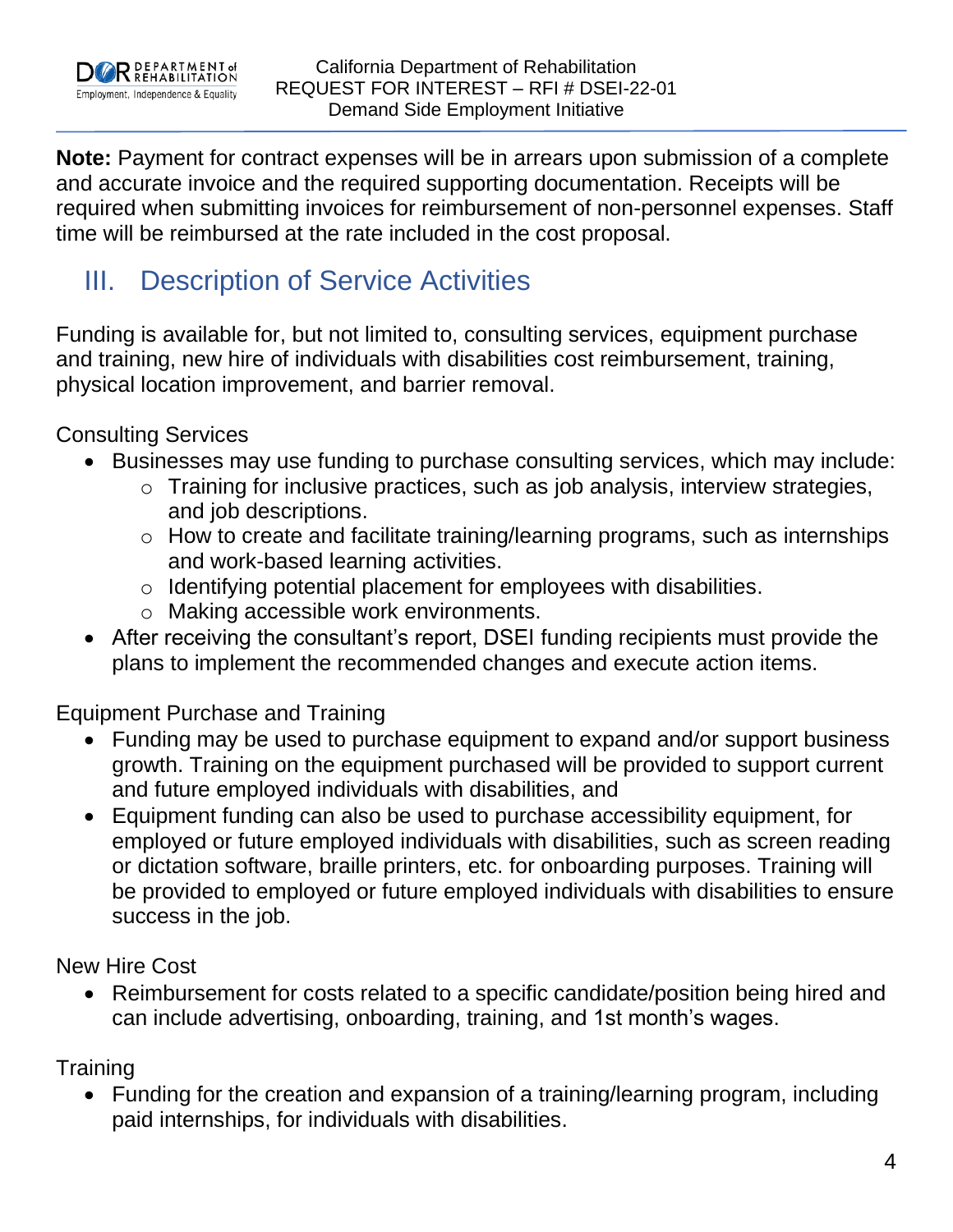Physical Location Improvement

- Funding for projects to make the workplace accessible, for example modifications to doors or paths of travel, installation of wheelchair ramps, push button door openers, or flashing fire alarms.
	- o Further information on making workspaces accessible is available at the following website: [https://www.ada.gov/2010ADAstandards\\_index.htm](https://www.ada.gov/2010ADAstandards_index.htm)

Barrier Removal

• Funding may be used to remove the barriers confronted by persons with disabilities in areas that include training, employment, inclusivity, and workspace accessibility. This is an opportunity to get creative and think outside the box while expanding and benefiting your business.

Technical Assistance

• Free technical assistance is available to DSEI funding recipients for implementation and support of employing individuals with disabilities. We will provide our expertise to support you and lend a helping hand to find solutions. Technical assistance will be tailored to custom fit your business needs and comes at no cost to you.

# <span id="page-4-0"></span>IV. RFI Key Action Dates

Listed below are the Key Action Dates for the RFI. DOR will notify Respondents about any RFI Key Action Date changes by posting an addendum with revisions to the DOR website. Please check the DOR website regularly by visiting:

| <b>Event</b>                                      | <b>Responsible Party</b> | Date / Time                    |
|---------------------------------------------------|--------------------------|--------------------------------|
| <b>RFI Release Date</b>                           | <b>DOR</b>               | May 24, 2022                   |
| <b>RFI Question</b><br><b>Submission Deadline</b> | Respondent               | June 30, 2022                  |
| <b>RFI Response Package</b><br>Due                | Respondent               | Until December 31, 2023        |
| <b>Funding Period</b>                             | <b>DOR</b>               | Upon Approval to June 30, 2024 |

<https://dor.ca.gov/Home/ContractGrantSolicitations>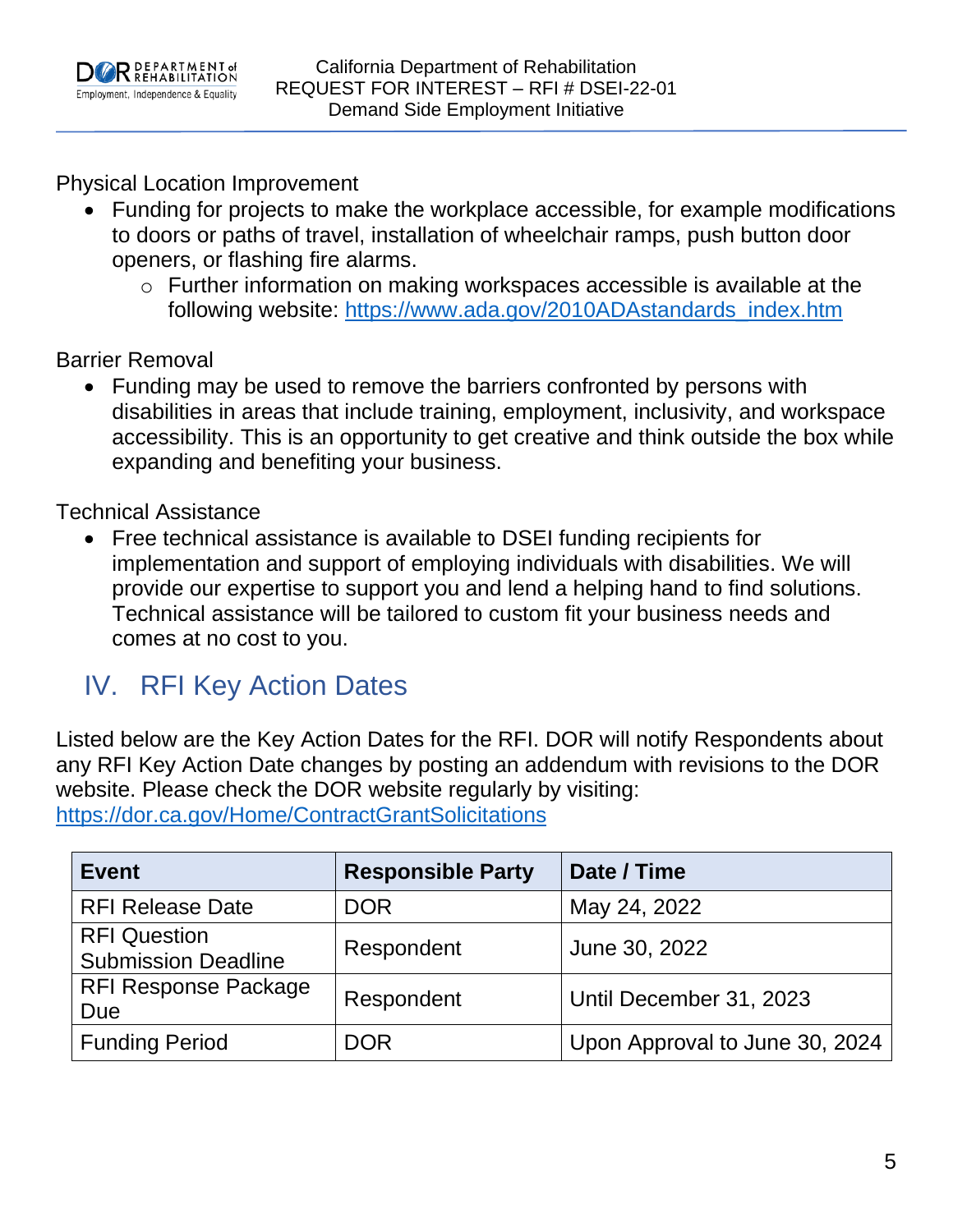# <span id="page-5-0"></span>V. Detailed Schedule of RFI Events

### **RFI Release Date:**

The RFI release date is Tuesday, May 24, 2022. Responses and inquiries regarding this RFI must be submitted to the Demand Side Employment Initiative Team in writing electronically via email to: [Contractsinfo@dor.ca.gov.](mailto:DSEI@DOR.CA.GOV)

Submission of electronic responses and inquiries must include the following in the subject line: **RFI #DSEI-22-01 Response Package**

#### **Response Evaluation:**

RFI Response Packages can be submitted for funding evaluation until December 31, 2023, or until DSEI funding is depleted, whichever occurs first.

Once selections are approved, the DSEI Team will work with selected parties to develop the final contract.

### **Contract Period:**

The DOR will award contracts to the most qualified Respondents, subject to funding availability, with the term upon contract approval through June 30, 2024.

# <span id="page-5-1"></span>VI. Response Submission Requirements

All eligible Respondents interested in applying for the DSEI funding must follow the instructions outlined below. **Responses must be in accessible formats.**

Further information on making documents accessible is available at the following website: <https://www.dor.ca.gov/Home/Accessibility>

To be considered for funding, responses must comply with the instructions and criteria provided in this RFI.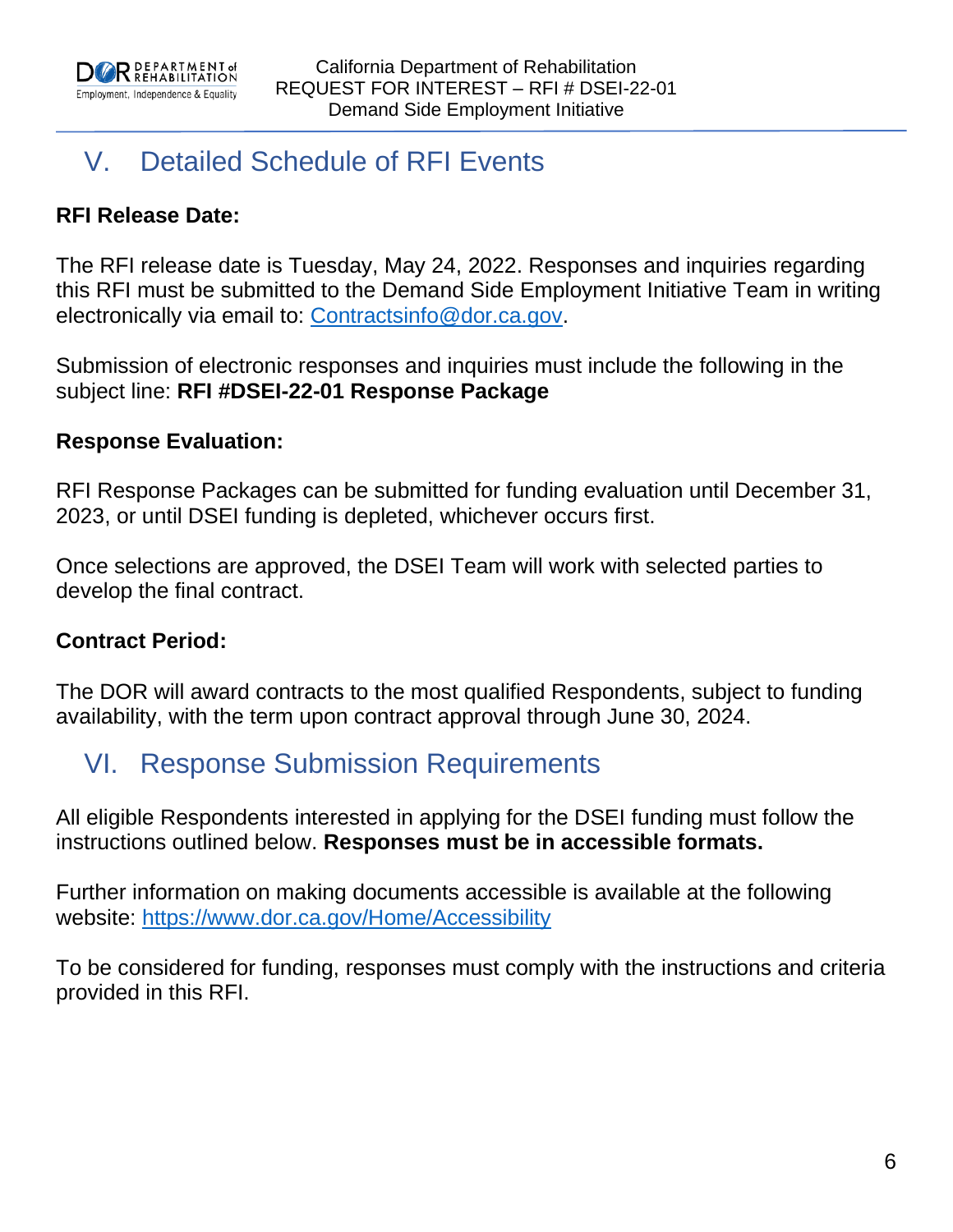

#### **Required Documents:**

Each response packet must include the following:

#### **1. Response Checklist (Attachment A)**

The Response Checklist is to be used by the Respondent to ensure all the required documents are submitted.

### **2. Applicant Information (Attachment B)**

The Applicant Information is used to identify each business applying for funding.

#### **3. Cost Proposal and Narrative (Attachment C)**

The Cost Proposal and Narrative is used to identify the type of service activity proposed with the estimated cost and cost proposal justification narrative.

#### **4. Type of Goal Commitment (Attachment D)**

The Type of Goal Commitment is used to identify the goal(s) that each business is making a commitment to achieve.

### **5. Proof of Business Status (Attachment E)**

Provide proof of business license to conduct business in California.

### **6. Proof of Small Business Certification (Attachment F)**

If applicable, provide printout of Department of General Services (DGS) Small Business Certification. Registration as a small business with DGS is not a requirement to receive funding.

## <span id="page-6-0"></span>VII. Review and Award Process

The DOR DSEI Team will review each RFI submission to conduct a complete and fair evaluation of the Respondent's request for funds based on availability of funding and impact of hiring individuals with disabilities. The DSEI Team will determine how many businesses will be awarded contracts.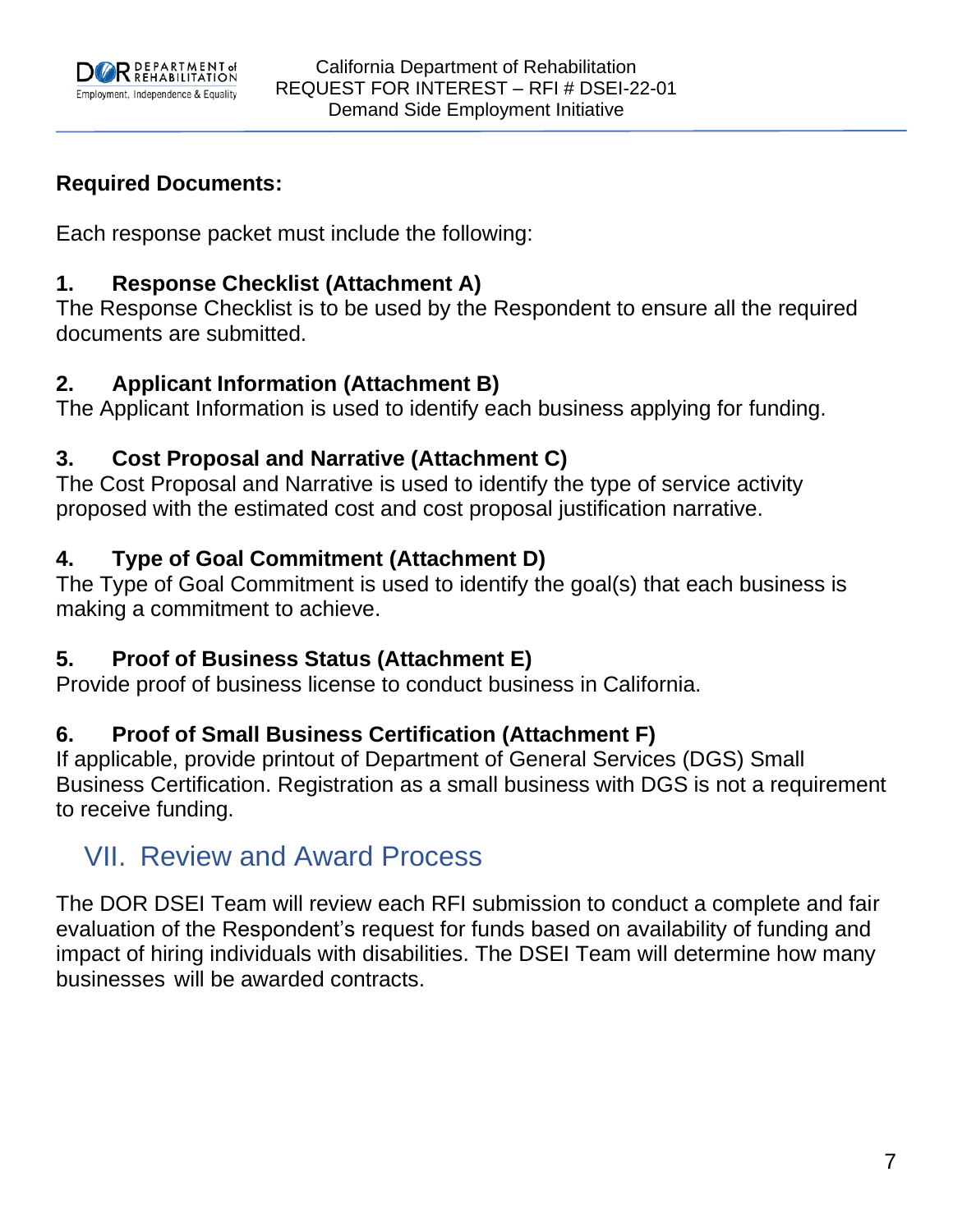

## <span id="page-7-0"></span>**Definitions**

#### **Business Size**

Internal Revenue Service (IRS): The Large Business and International (LB&I) Division defines Large Businesses as having assets equal to and greater than \$10 million. All businesses under that mark for IRS purposes are small/medium in size. Small and Medium-sized businesses are eligible to apply for this funding.

You can apply to be a DGS registered small business through the Cal eProcure website: https://caleprocure.ca.gov/pages/sbdvbe-index.aspx

Registration as a small business with DGS is not a requirement to receive funding.

#### **Workforce Parity Rate**

For the purposes of this RFI, Workforce Parity Rate is the percentage of your business' workforce that represent employees with disabilities. For example, if your business has 20 staff and 2 employees are individuals with disabilities, then your Workforce Parity Rate is 10.0%. Internships do not affect a company's Workforce Parity Rate.

### <span id="page-7-1"></span>Range of Award

Available funds per business range from \$20,000 to \$200,000, with the possibility of additional funding in the future.

All funding requested must be itemized to justify cost.

## <span id="page-7-2"></span>Commitment Goals

Each DSEI funding recipient must commit to at least one of the following:

- Providing a full or part-time ongoing (rotating) internship experience position(s) where individuals with disabilities could gain work experience.
- Hiring and employing a workforce with individuals with disabilities representing up to or exceeding the parity rate of 16.6%.

## <span id="page-7-3"></span>Business Follow Up

Any business requesting and receiving funds/technical assistance is agreeing to be contacted quarterly through June 30, 2024. Contact will be made by email or phone call. The purpose of follow up is to verify use of funds, and to check on hires and work experience participants.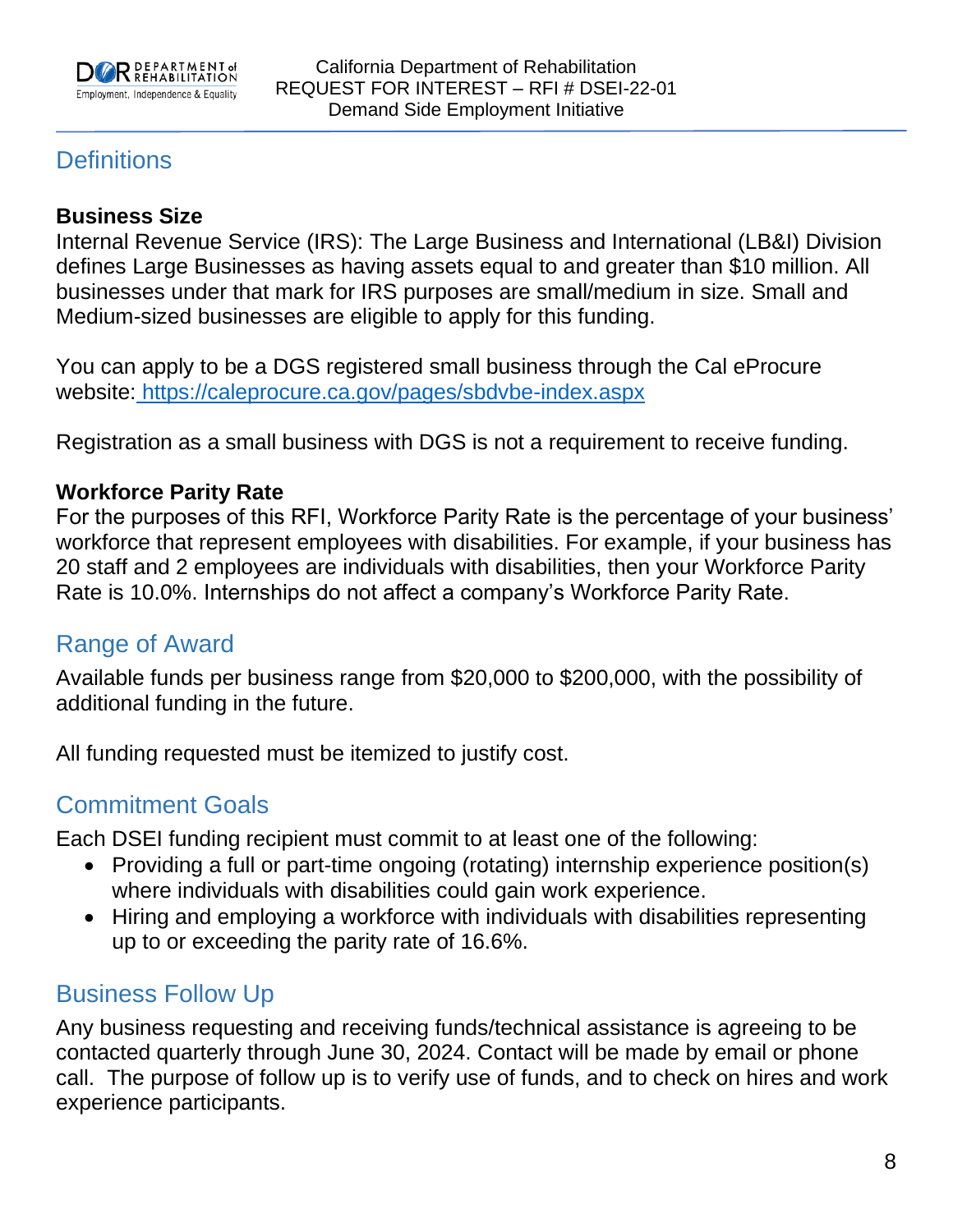

Quarterly reporting from funding recipients will include the following, as applicable.

- Amounts of funding for accessibility provided.
- Businesses' specific plans and activities to support the hiring of individuals with disabilities.
- The number of participants, number of new hires; number of individuals participating in or receiving work experiences; and if the experiences are paid or unpaid.

Quarterly reports are due every three months, dates listed below. Missing two quarterly reports may jeopardize your funding.

Q1: July – September

• Report due by October 14

Q2: October - December

- Report due by January 13
- Q3: January March
	- Report due by April 14

Q4: April – June

• Report due by July 14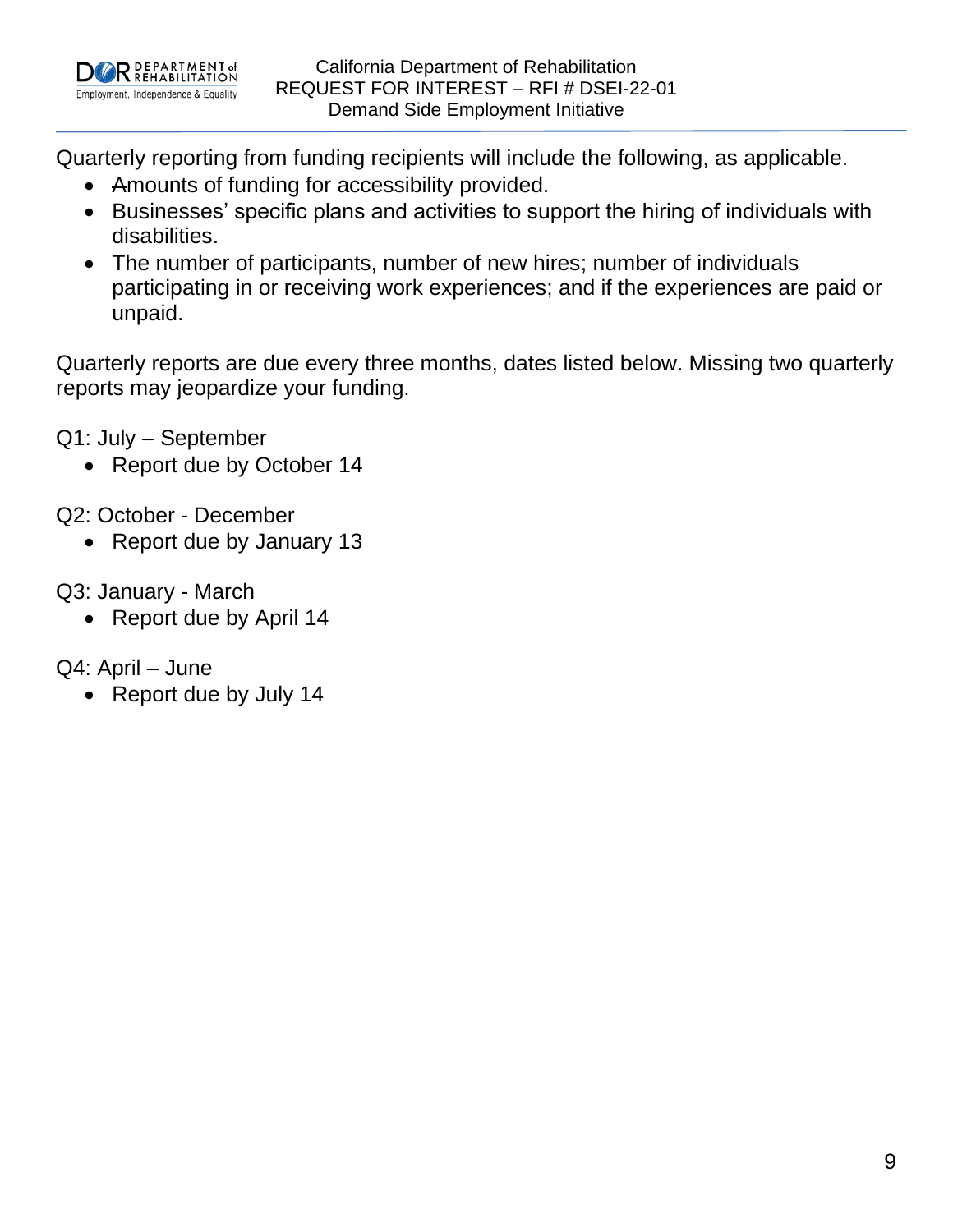

## <span id="page-9-0"></span>VIII. Attachment A

## RESPONSE CHECKLIST

- □ Response Checklist (Attachment A)
- □ Applicant Information (Attachment B)
	- o Business Information
	- o RFI Contact Information
- □ Cost Proposal and Narrative (Attachment C)
	- o Contract Type(s) Selected
	- o Cost Breakdown and Information
	- o Cost Justification Narrative
- □ Type of Goal Commitment (Attachment D)
	- o Goal Commitment Type(s) Selected
	- o Goal Details
- □ Proof of Business Status (Attachment E)
- $\Box$  Proof of Small Business Certification If Applicable (Attachment F)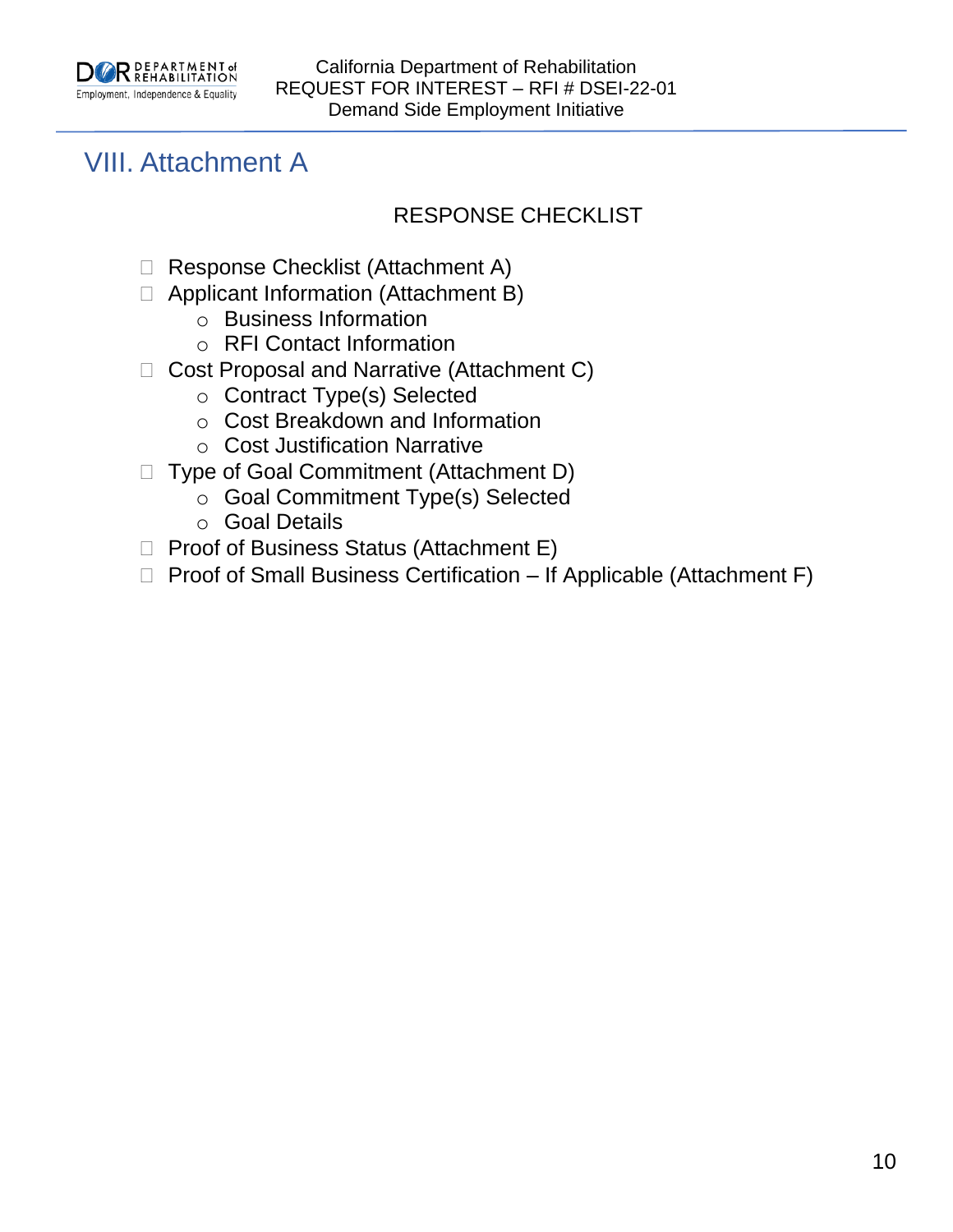

# <span id="page-10-0"></span>IX. Attachment B

APPLICANT INFORMATION

### **COMPANY INFORMATION:**

Name of Business: Employer Identification Number (EIN): Size of Business (Small or Medium): Address: Main Products/Services: Application Date:

### **CONTACT INFORMATION REGARDING THIS RFI:**

| Name:      |
|------------|
| Title:     |
| Telephone: |
| Email:     |

Signature: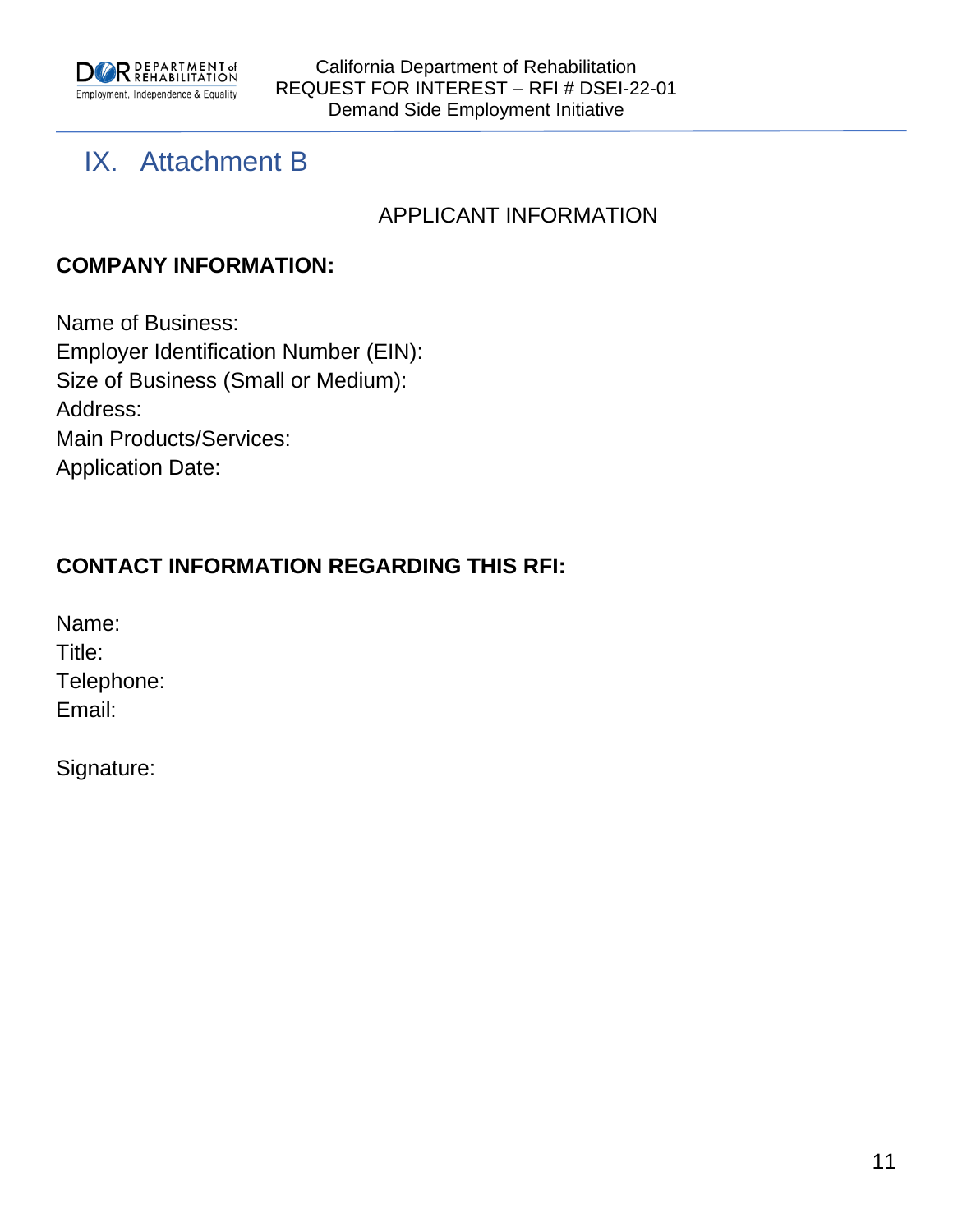

## <span id="page-11-0"></span>X. Attachment C

## COST PROPOSAL AND NARRATIVE

### **TYPE OF CONTRACT SERVICES REQUESTED (Check All Being Requested)**

- □ Consulting Services
- □ Equipment Purchase
- □ Hiring Cost Reimbursement
- □ Training/Learning Program
- □ Physical Location Improvement
- □ Barrier Removal

This worksheet is used to establish the all-inclusive budget for the DSEI program at your business.

Cost Proposal:

| <b>Program Expense</b>                 | Cost |
|----------------------------------------|------|
| <b>Consulting Services</b>             |      |
| <b>Equipment Purchase and Training</b> |      |
| <b>New Hire Cost</b>                   |      |
| <b>Training/Learning Program</b>       |      |
| <b>Physical Location Improvement</b>   |      |
| <b>Barrier Removal</b>                 |      |
| <b>Personnel Expense:</b>              |      |
| Indirect Cost/Administrative Overhead: |      |
| <b>All-inclusive Budget Total</b>      |      |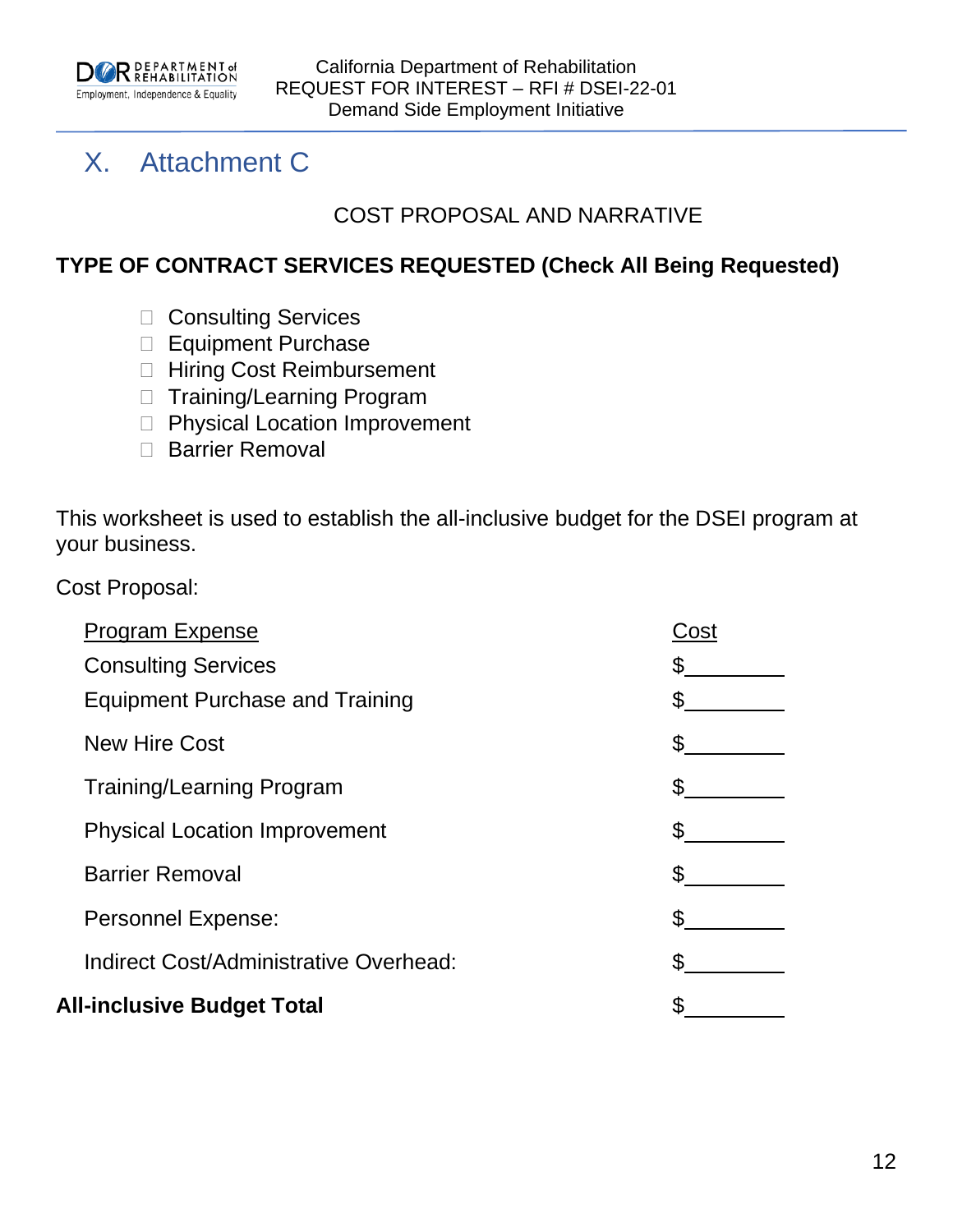

Cost Proposal Narrative:

DSEI Providers may be reimbursed for actual expenses directly supporting the Initiative. Use the cost table above to prepare a detailed cost display to establish the all-inclusive total covering initiative expenses.

**Consulting Services:** All costs requested must relate to disability inclusive business practices and objectives.

**Equipment Purchase and Training:** Request for equipment purchase must include specific equipment name and training plan on how employees with disabilities will learn how to use the equipment or how the equipment will support currently employed or future employed individuals with disabilities. Equipment information to provide includes:

Quantity: Make: Model: Price: Vendor:

**New Hire Cost:** All costs requested must relate to a specific candidate/position being hired. DOR will not reimburse ongoing monthly cost associated with a business' continued talent search budget.

Examples of cost can include advertising, onboarding, training,  $1<sup>st</sup>$  month's wages i.e. (Request for onboarding, wages, and/or training, must include time/hours breakdown per hire.)

**Training/Learning Program:** All costs requested must relate to the creation or expansion of a training/learning program for individuals. Please also include the estimated number of paid and unpaid program participants.

**Physical Location Improvement:** Please attach a complete breakdown of project cost and timeline for completion. Due to the initiative expiration date, June 30, 2024, all proposed improvement projects must have a completion date prior to the initiative expiration.

**Barrier Removal**: This funding expense is for creative and innovative proposals that are not covered under the other activity service types. All requested costs must include a justification that explains how your proposal supports disability inclusive objectives/practices with the estimated and itemized cost breakdown.

**Personnel:** List specific personnel who will be performing the eligible program activities. If more than one staff member will be involved, include names and costs for each separately, and include the total cost on the cost table.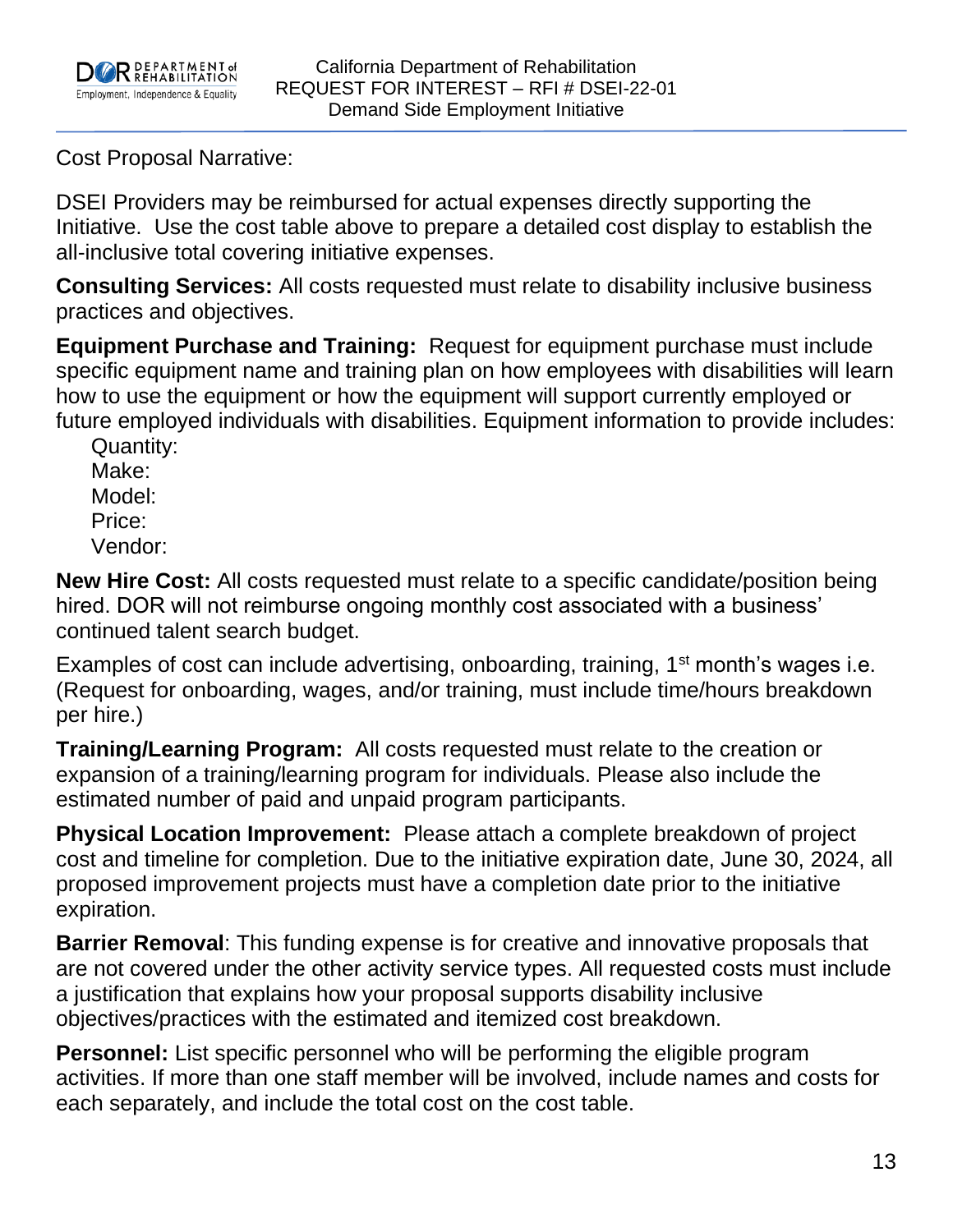#### **Example:**

| <b>Program Activities</b>              | <b>Cost</b> |
|----------------------------------------|-------------|
| <b>Consulting Services</b>             | \$5,000.00  |
| <b>Equipment Purchase and Training</b> | \$20,000.00 |
| <b>New Hire Cost</b>                   | \$12,000.00 |
| <b>Personnel Cost</b>                  | \$14,000.00 |

#### **All-inclusive reimbursement for program activities \$51,000.00**

### **Cost Proposal Narrative**

**Consulting Services:** The Example Agency proposes to hire a consultant company for (Example) developing a recruitment campaign to hire disabled individuals to perform (describe the activity here).

**Equipment Purchase and Training:** A new (Product) equipment purchase is anticipated from consultant report. The equipment will cost \$12,000 to purchase two each of make, model of item. \$8,000 is needed for training to use the (Product) equipment.

**New Hire Cost:** Will include recruitment advertising, onboarding, training, and the first month's wages to hire three disabled employees. Recruitment advertising (Fees) will cost \$2,000, onboarding (Fees) will cost \$1,080, and training (describe the activity here) will cost \$1,000. Each employee will work a 30 hours per week (90 hours per week) for four weeks, earning \$22.00 per hour for the first month wages (\$7,920).

**Personnel Cost:** Will include current staff whose duties will be redirected to initiative activities for eight weeks. Five staff will work 10 hours per week (50 hours per week) earning \$35.00 per hour, totaling \$14,000.

**\*The above cost proposal is an example.** When submitting your proposal, include specific information as opposed to stating Example Agency, Example, describe the activity here, Product, or Fees.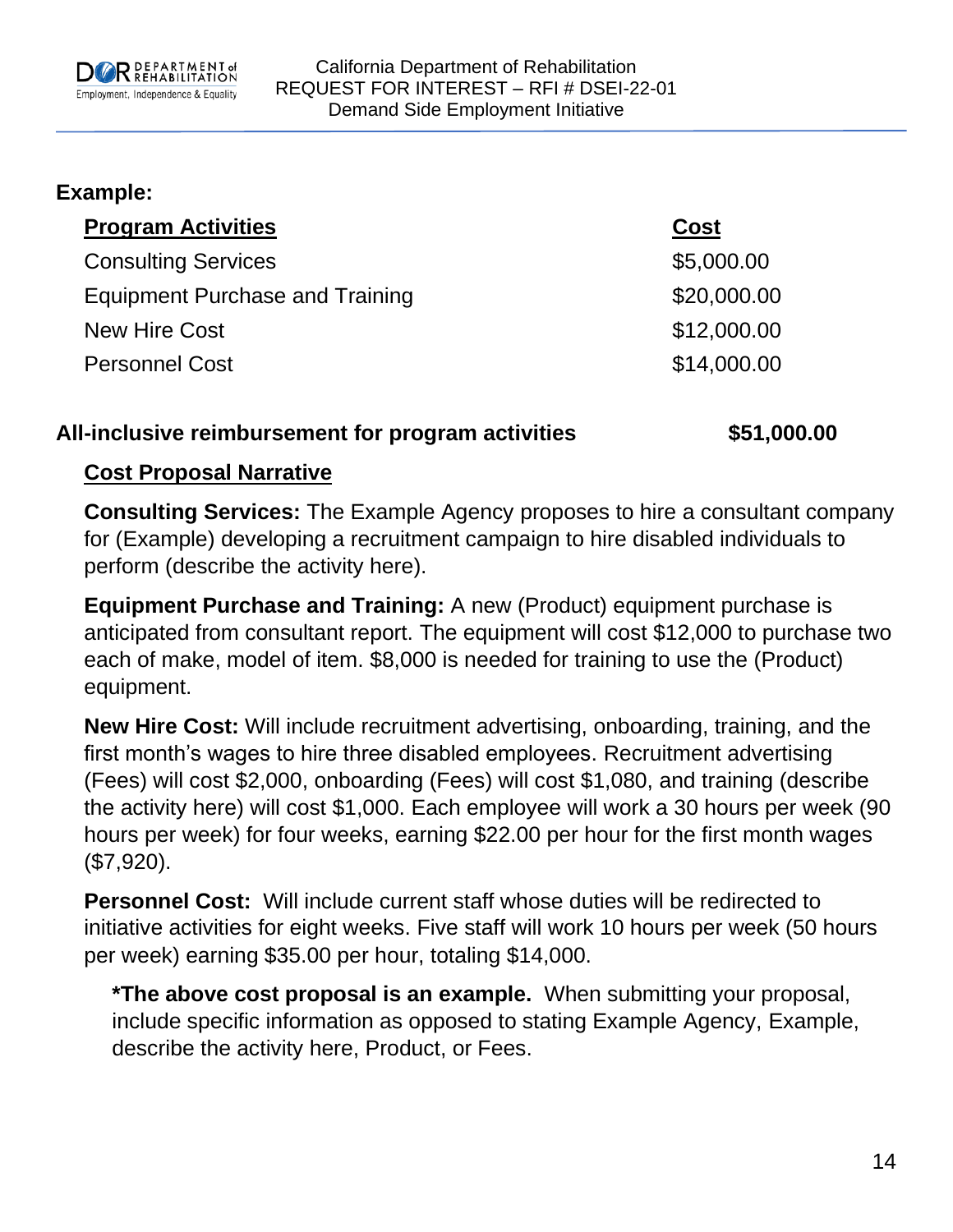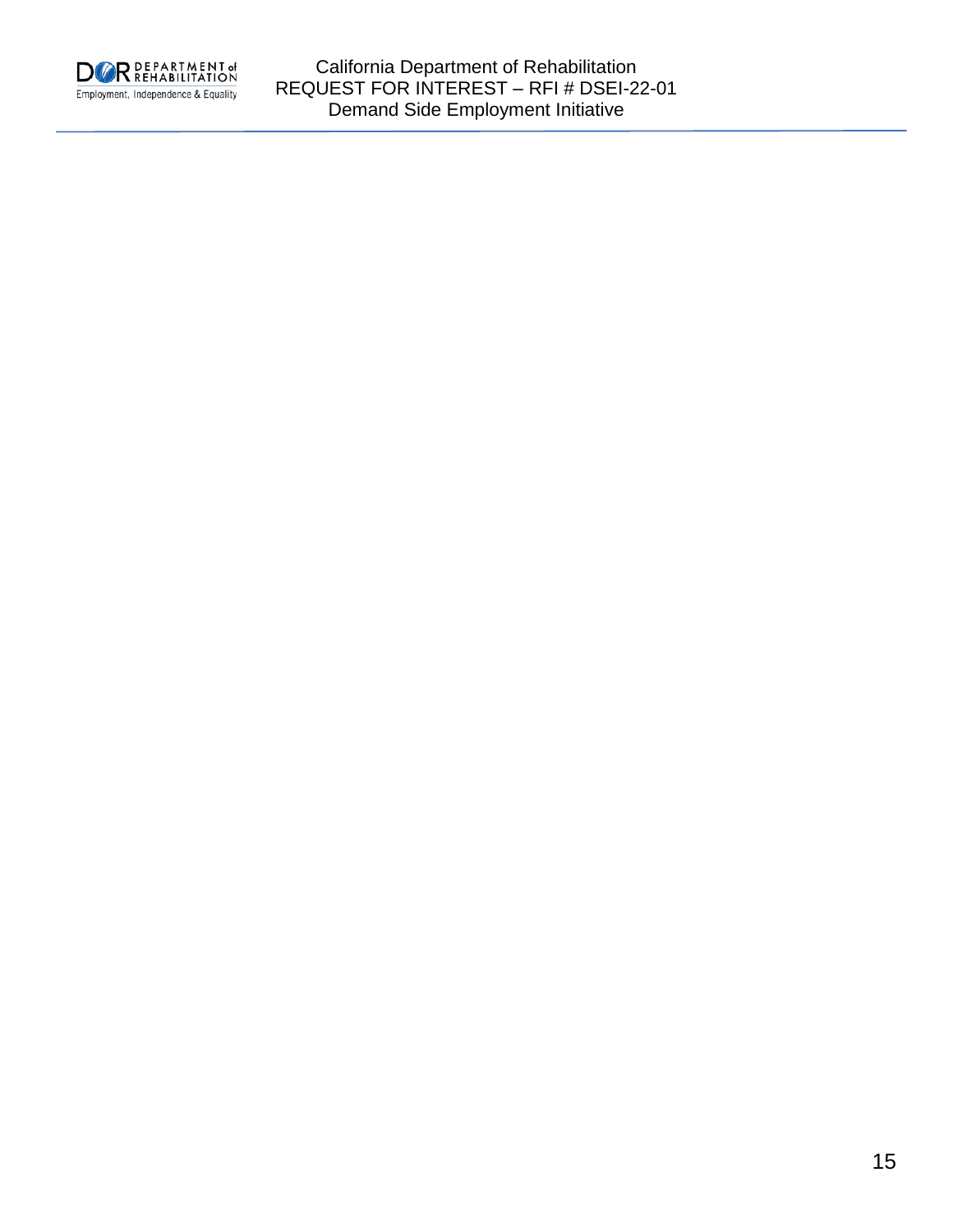

#### **Cost Proposal Justification Narrative:**

In one or two paragraphs, describe how receiving this funding benefits the growth of your business.

In one or two paragraphs, describe how receiving this funding supports hiring an employee or employees with disabilities at your business.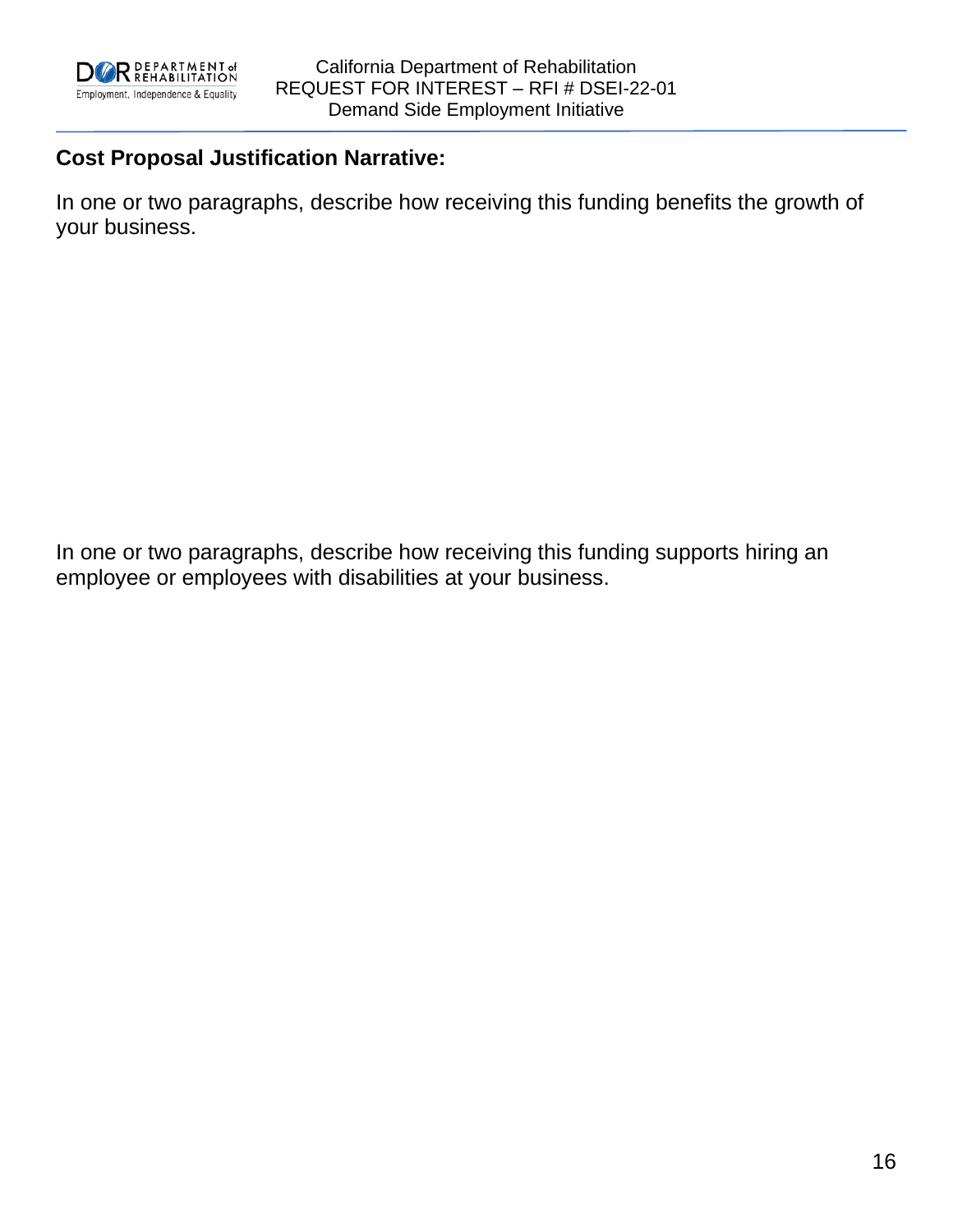## <span id="page-16-0"></span>XI. Attachment D

## COMMITMENT GOALS

### **TYPE OF GOAL COMMITMENT (Check All of Your Commitment Goals)**

- □ Full or Part-time Ongoing Internship
- □ Up to or Exceeding 16.6% Workforce Parity Rate

### **GOAL DETAILS**

Please provide information based on the type of goal you plan to achieve. Instructions for each type of goal commitment are as follows.

Full or Part-time Ongoing Internship:

Please provide the following information:

Are you creating a new or expanding a current internship program?

• If expanding a current internship program, DSEI will send you a supplemental questionnaire to complete.

What is the estimated duration of each internship? i.e., 6 months, 1 year, etc.

Up to or Exceeding 16.6% Workforce Parity Rate:

Please provide the following information:

Current number of staff: Current Workforce Parity Rate:

Note: Workforce Parity Rate is defined in Section VII on Page 8.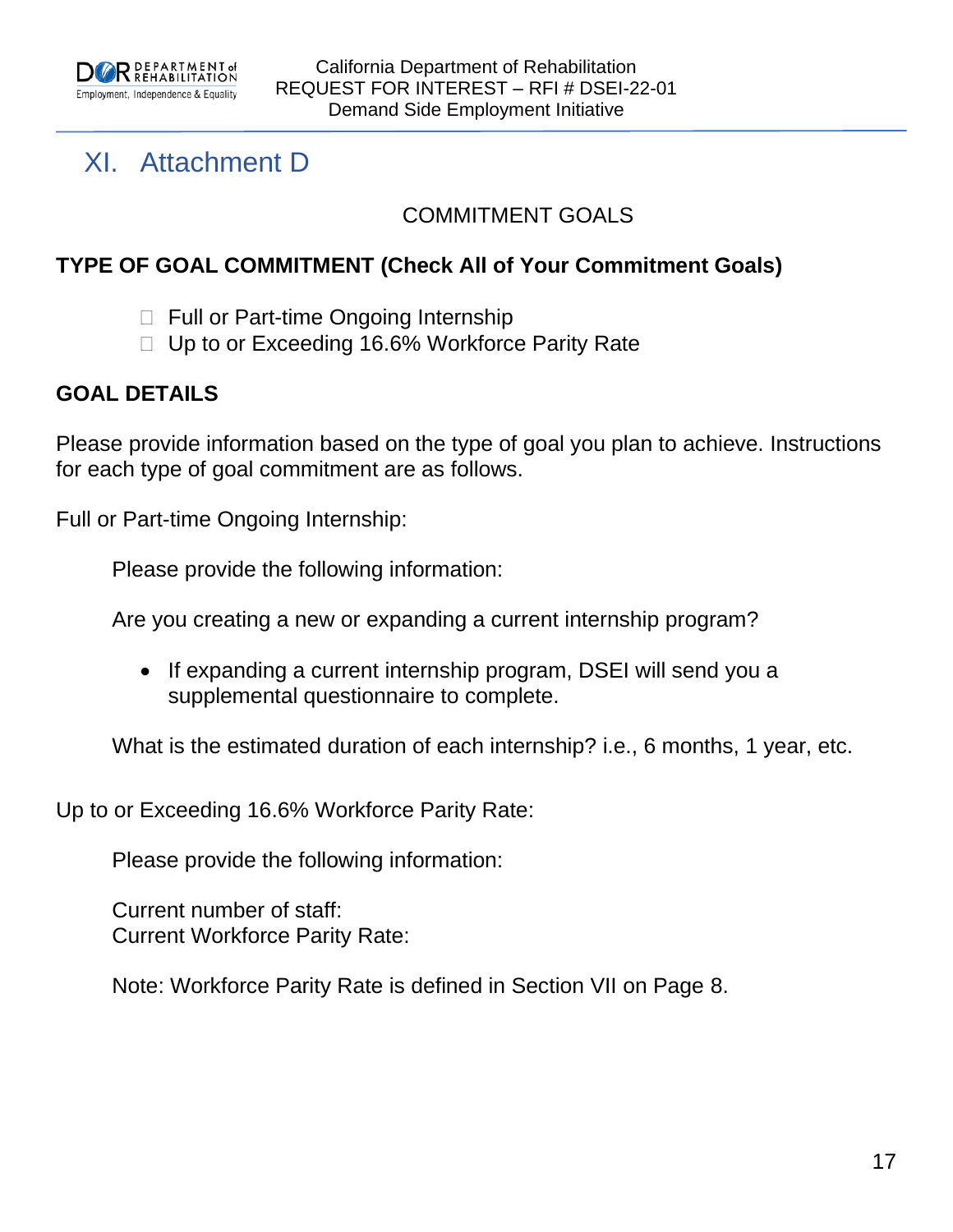

## <span id="page-17-0"></span>XII. Attachment E

PROOF OF BUSINESS STATUS

(Attach a copy of your California business permit in this section.)